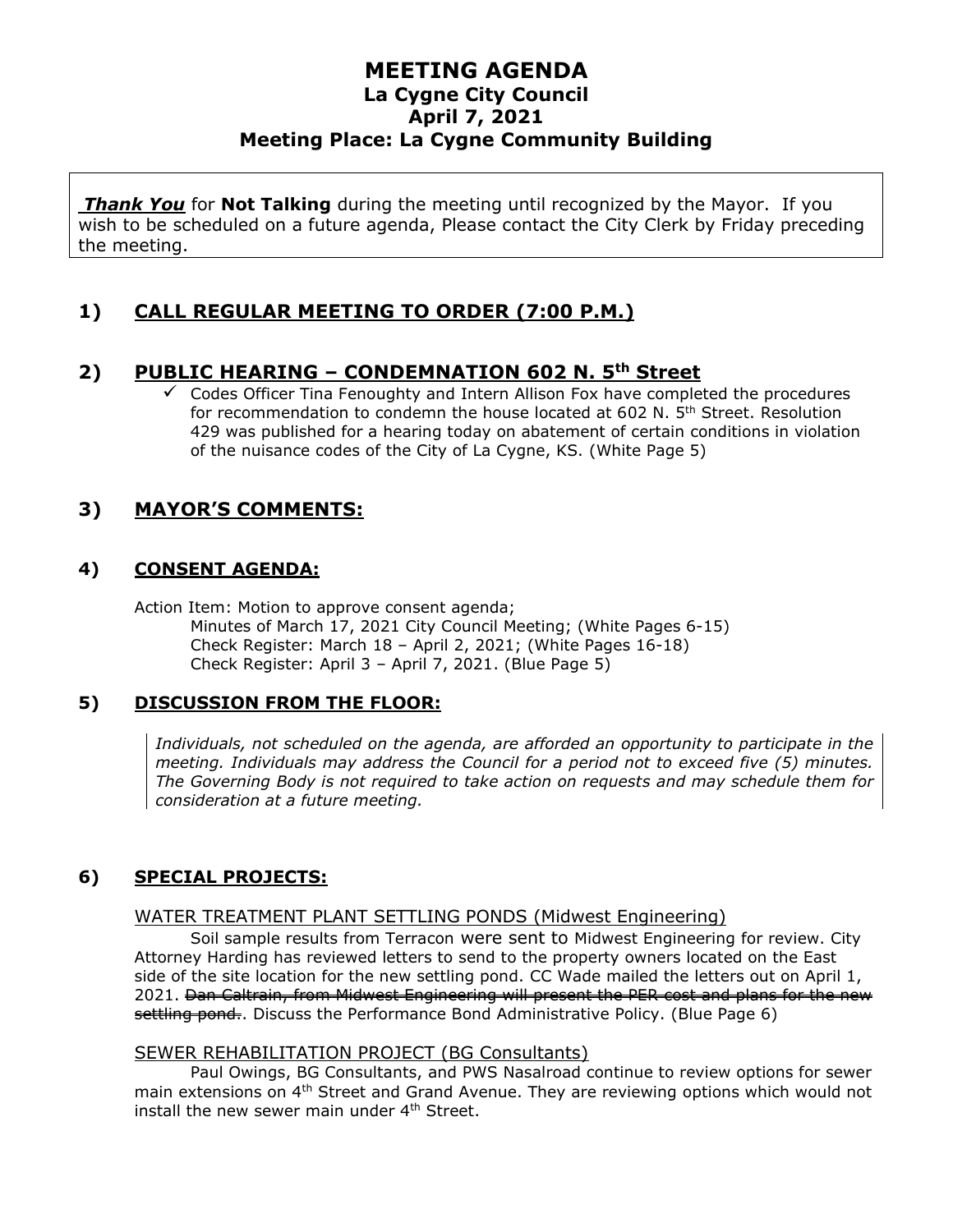## **6) SPECIAL PROJECTS:**

#### KDOT CCLIP (BG Consultants and CFS Engineer)

CC Wade reached out to Jason Hoskinson, BG Consultants, about meeting with the Street Committee on April 21, 2021 prior to the City Council meeting.

#### SEWER LAGOON ANALYSIS: (Bartlett & West)

Bartlett & West has completed Task 1 and a portion of Task 2.

## **7) REPORTS OF CITY OFFICERS:**

- $\checkmark$  City Attorney Burton Harding
- ✓ Police Chief Tina Fenoughty (Blue Page 7-8)
- ✓ Codes Officer Allison Fox (Blue Page 9-10)
	- 612 N. 8<sup>th</sup> Street, March 15 was the last day for owner to complete the demolition as ordered by the City of La Cygne pursuant to Resolutions 422. The City may proceed with demolition. (At the Table)
- $\checkmark$  Public Works Department Dan Nasalroad (Blue Page 11)
- ✓ Fire Chief Dan Nasalroad
- $\checkmark$  City Clerk Jodi Wade (Blue Page 12)
- ✓ Treasurer/Court Clerk Connie Gore (Blue Page 13)

## **8) REPORTS OF COUNCIL COMMITTEES:**

- a] Water & Gas---------------------------------------Danny Curtis ------- Keith Stoker
	- $\checkmark$  February 2021 Gas invoice from KMGA in the amount of \$350,950.84. (White Page 19)
	- ✓ Resolution No.\_\_\_ temporarily modifying Chapter XIV, Article 3, Section 14- 238(a)(4)(B) the rate for customers outside three-mile territorial limits. (White Page 20)
- b] Street ---------------------------------------------James Thies ------- Jerome Mitzner
	- $\checkmark$  (Postponed until Fall 2021) RFP for Stormwater Master Planning.
		- $\checkmark$  (In Committee review) Finkle Williams architect is working with a Civil engineer on possible solutions to present to the La Cygne Library board and the City to review regarding the pooling water on the North side of the library.

|                                                                                        | -James Thies ------- Thomas Capp                                                                |
|----------------------------------------------------------------------------------------|-------------------------------------------------------------------------------------------------|
|                                                                                        |                                                                                                 |
|                                                                                        |                                                                                                 |
|                                                                                        | $\checkmark$ (In Committee review) Chapter XI. Public Property, Article 1. Cemetery regulations |
|                                                                                        |                                                                                                 |
| g] Community Building-------------------------------- Danny Curtis ------- James Thies |                                                                                                 |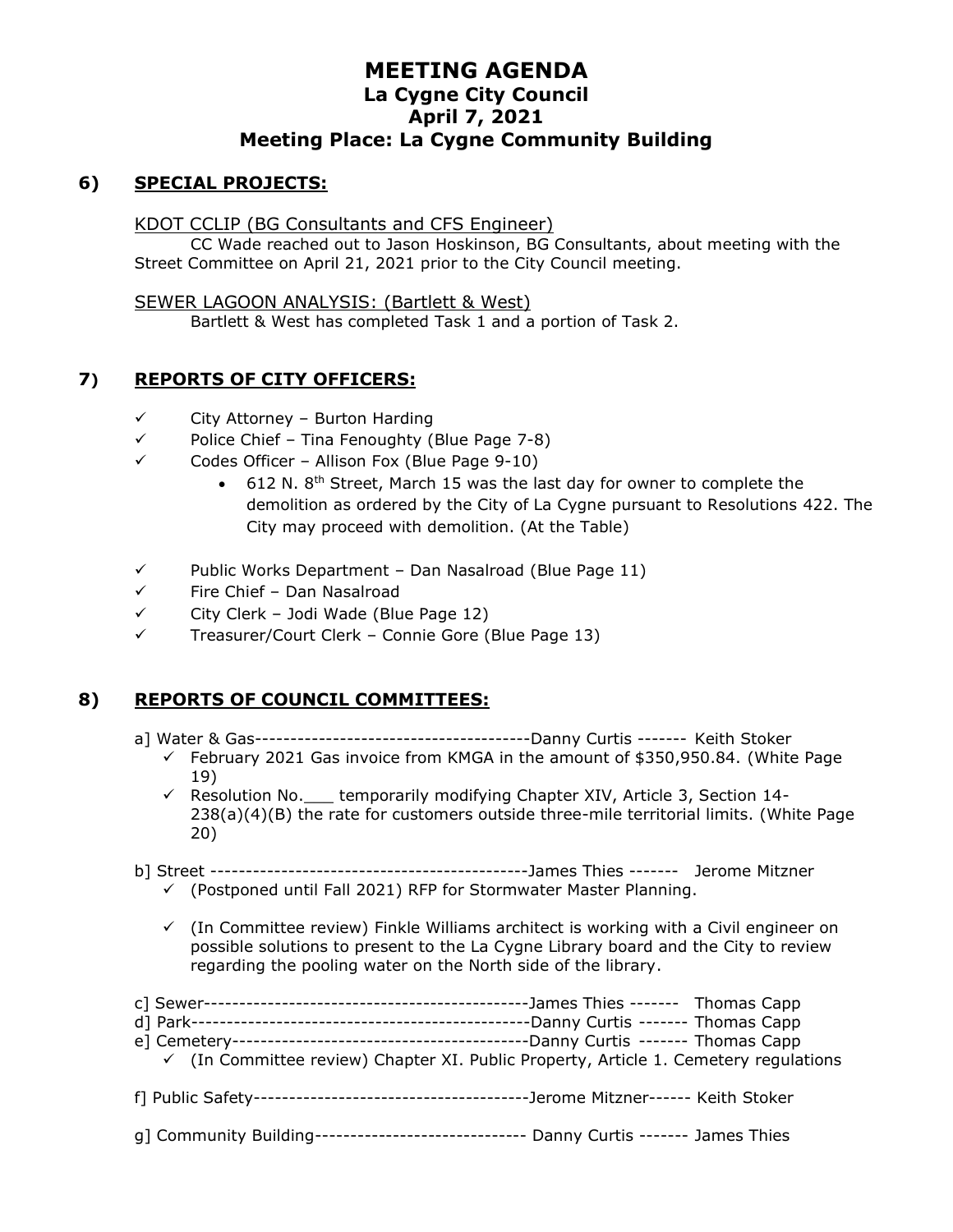## **8) REPORTS OF COUNCIL COMMITTEES CONTINUED:**

- h] Employee Relations & Training-------------------Jerome Mitzner------Keith Stoker
	- ✓ (Postponed until Spring 2021) Ethics/Public Service Training.
	- $\checkmark$  Update from those who attended the City Officials training on March 19, 2021.

#### **9) SPECIAL COMMITTEE REPORTS:**

- a] **Emergency Management** None
- b] **Swanfest Committee** None
- c] **Planning and Zoning Commission** Unapproved March 11, 2021 meeting minutes.
- (White Pages 21-24).
	- $\checkmark$  Schedule a workshop for the Council and Planning & Zoning to discuss the structure of the Commission, Board of Zoning Appeals and Zoning Administrator
- d] **La Cygne Community Park Board** None

#### **10) UNFINISHED BUSINESS:**

a] Ordinance No. \_\_\_ annexing land to the City of La Cygne, Kansas – **TABLED UNTIL April 21, 2021 meeting.**

b] Resolution No. 02-17 regarding maintenance of streets within the Linn County Industrial Park, La Cygne, Kansas. **TABLED UNTIL April 21, 2021 meeting.**

c] Employee Policy & Guidelines: Employee Pay scales and evaluation procedures for the City of La Cygne. (**Tabled until Summer 2021**)

d] Water Conservation plan review. (**Tabled until Summer 2021)**

#### **11) NEW BUSINESS**

- a] Street Use Agreement for S. Railroad Street from KS Hwy 152 (Market St) down to Sycamore Street for a 1-year period. A letter will be sent to all property owners along the West side of S Railroad street and those on the East side of  $3<sup>rd</sup>$  Street. (Blue Page 14) *Action needed: Motion to approve the agreement*
	- b] Court Assigned Attorney: Per K.S.A. 12-4405, the code of procedure for municipal courts provides that counsel must be appointed for an indigent accused person if the municipal judge has reason to believe that if found guilty, the accused might be deprived of his or her liberty. The denial of counsel will preclude the imposition of a jail sentence. When the trial begins, the judge must be aware that no imprisonment may be imposed unless the accused is represented by counsel or has waived counsel in writing. Court Clerk Gore sent out Request for Proposals to several attorneys. Only one attorney responded, Stephanie Kice, at a rate of \$250 - \$350/case.

*Action needed: Motion to contract with Stephanie Kice*